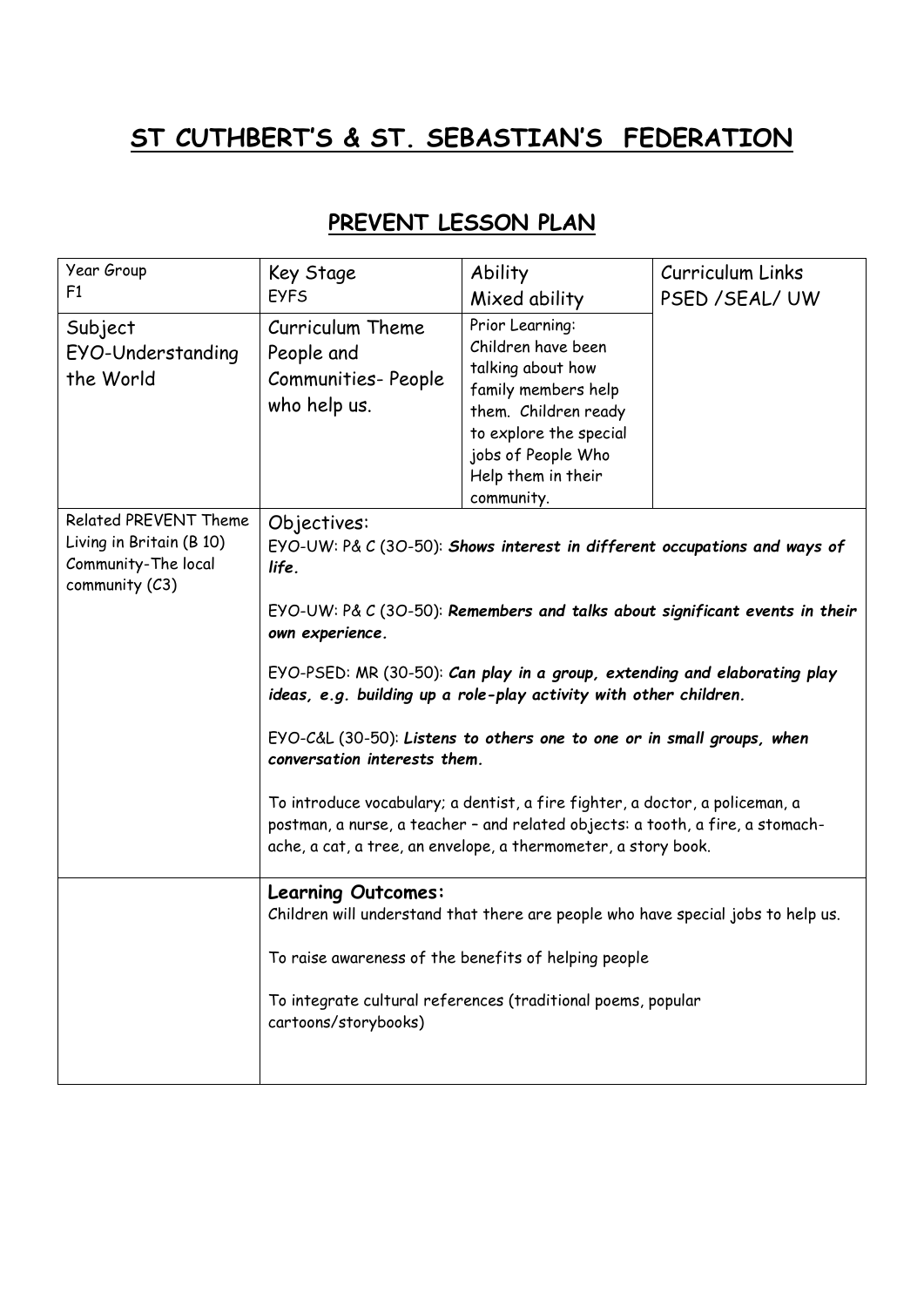## Structure of Lesson Main Teacher Led session | RESOURCES Time (mins) Stick up flashcards of the following; a dentist, a People Who Help Us PowerPoint fire fighter, a doctor, a policeman, a postman, a 图 图 番 股 版 nurse and a teacher. People Who Ask volunteers to come and match the person to the object. Each time you can say; 'My tooth hurts. Who can help me?' or 'There's a fire. Who can help me?' **The Police** using the word 'help' as much as possible. and what they do Show the children the PowerPoint of People Who Help Us to reinforce idea of how lots of people in our community have very special jobs to help us to learn and to keep safe and well.

| Time<br>(mins)                          | <b>Child Initiated</b> | <b>RESOURCES</b>                                                        |
|-----------------------------------------|------------------------|-------------------------------------------------------------------------|
| Puzzles/books about people who help us. |                        | Selection of books<br>explaining different<br>occupations of people who |
|                                         |                        | help us.                                                                |

| Time<br>(mins)                                                                                                                         | Child Initiated | <b>RESOURCES</b> |
|----------------------------------------------------------------------------------------------------------------------------------------|-----------------|------------------|
|                                                                                                                                        |                 |                  |
| Role Play Area outside-tabards and props to support                                                                                    |                 | Tabards          |
| children in their imaginary play. Children to act out<br>different way in which people help us e.g. Dentist checking<br>our teeth etc. |                 | Puppets          |
|                                                                                                                                        |                 |                  |

| Time<br>(mins) | Key Person Time | <b>RESOURCES</b> |
|----------------|-----------------|------------------|
|                |                 |                  |